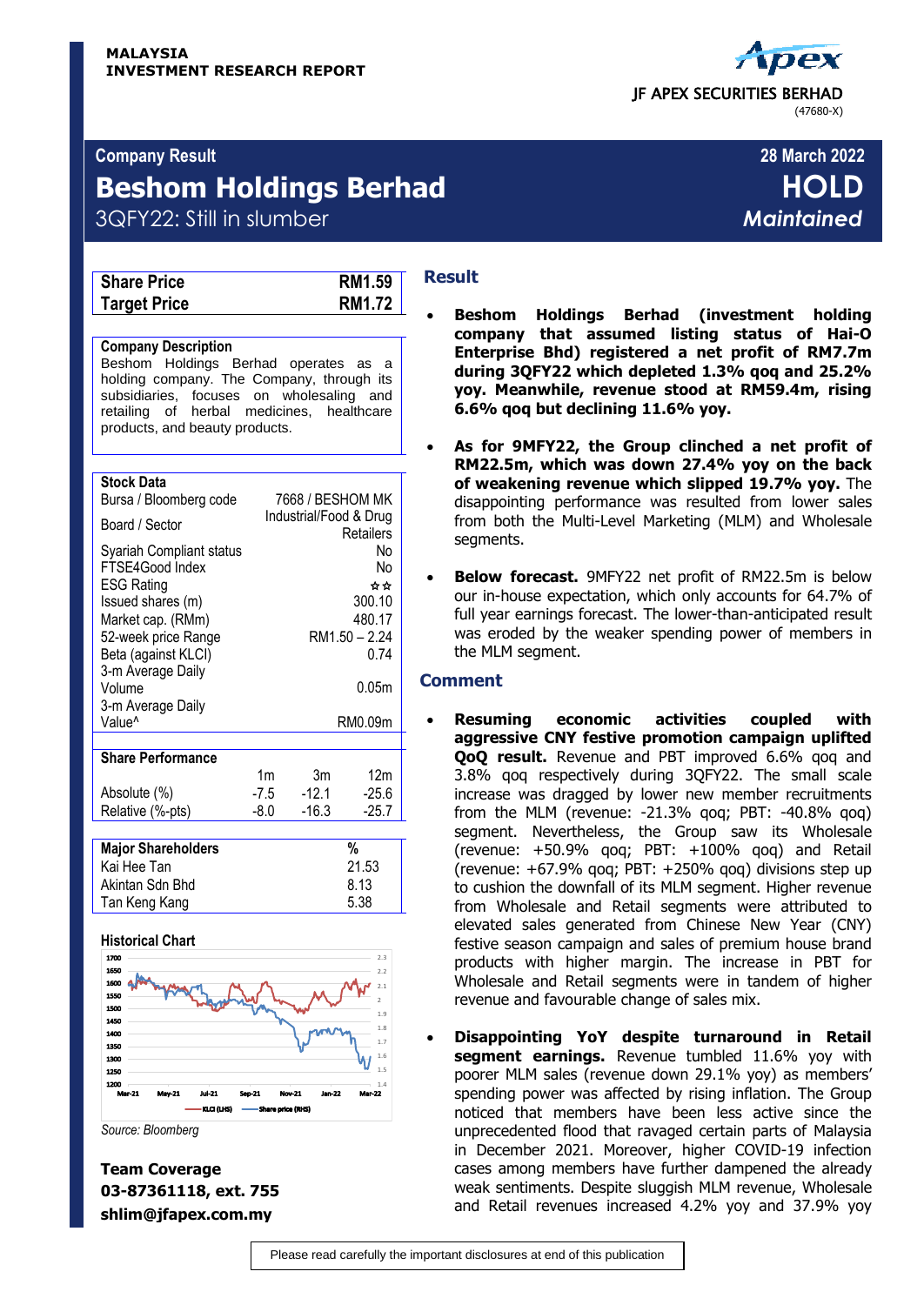respectively, again thanks to higher sales generated from CNY festive promotion. In addition, aggressive on-line and off-line sales promotion campaign carried out during CNY festive season have significantly lifted the Retail segment revenue.

- **Discouraging 9MFY22.** Cumulatively, PBT depleted 24.7% qoq amid shrank in revenue (-19.7% yoy). Revenue for MLM segment was hit hard by a spate of COVID-19 cases among members while the Wholesale segment was dampened by disruptions in supply and logistic globally as well as various restrictions imposed during the first half of the financial year. In contrast, retail segment revenue rose 10.2% yoy attributed to consumers who become more health conscious during the pandemic and hence willing to spend on health supplements. Besides, PBT margin for MLM and Wholesale segment decreased -1.8ppts yoy and -4.5ppts yoy respectively due to depressed margin in the first half of the financial year, while Retail segment inched up by 8.6ppts yoy respectively arising from higher margin for house brand products and cost optimization measures.
- **Moderate outlook for FY22.** Moving forward, the Group is committed to further leverage on e-commerce platforms which contributed about 28% of the total revenue while keeping a close rein on costs optimization. The Group plans to intensify members' recruitment and retention in its MLM segment to strengthen its members' base. Meanwhile, Wholesale and Retail segments will undertake more sales promotions to capitalize on the improvement in consumer sentiments as well as to penetrate the younger consumer market. All in all, we expect the Group's margin likely to remain depressed resulting from recent geopolitical tension that is manifesting the supply constraints to logistic disruptions. As a result, we foresee the consumer sentiment to remain doldrums following higher inflationary pressure.

### **Earnings Outlook/Revision**

 **We trim our FY22F and FY23F full year earnings forecasts by 9.2% and 15.2% to RM 31.6m and RM 31.9m respectively to account for lower-thanexpected sales and margin as well as higher-thananticipated freight costs.** 

### **Valuation & Recommendation**

- **Maintain HOLD with a lower target price of RM1.72 (RM1.86 previously).** Our target price is now based on P/E multiple of 16.2x FY23F EPS of 10.6 sen, slightly below its 5-year mean PE of 16.3x. We deem the stock is fairly valued and share price is well supported by its decent dividend yield of 5% for FY23F.
- **Risks include:** 1) Higher-than-expected cost of sales (i.e. higher freight cost), 2) Weaker domestic spending sentiment due to higher inflationary pressure, 3) Perpetual COVID-19 pandemic which weigh down overall business performance.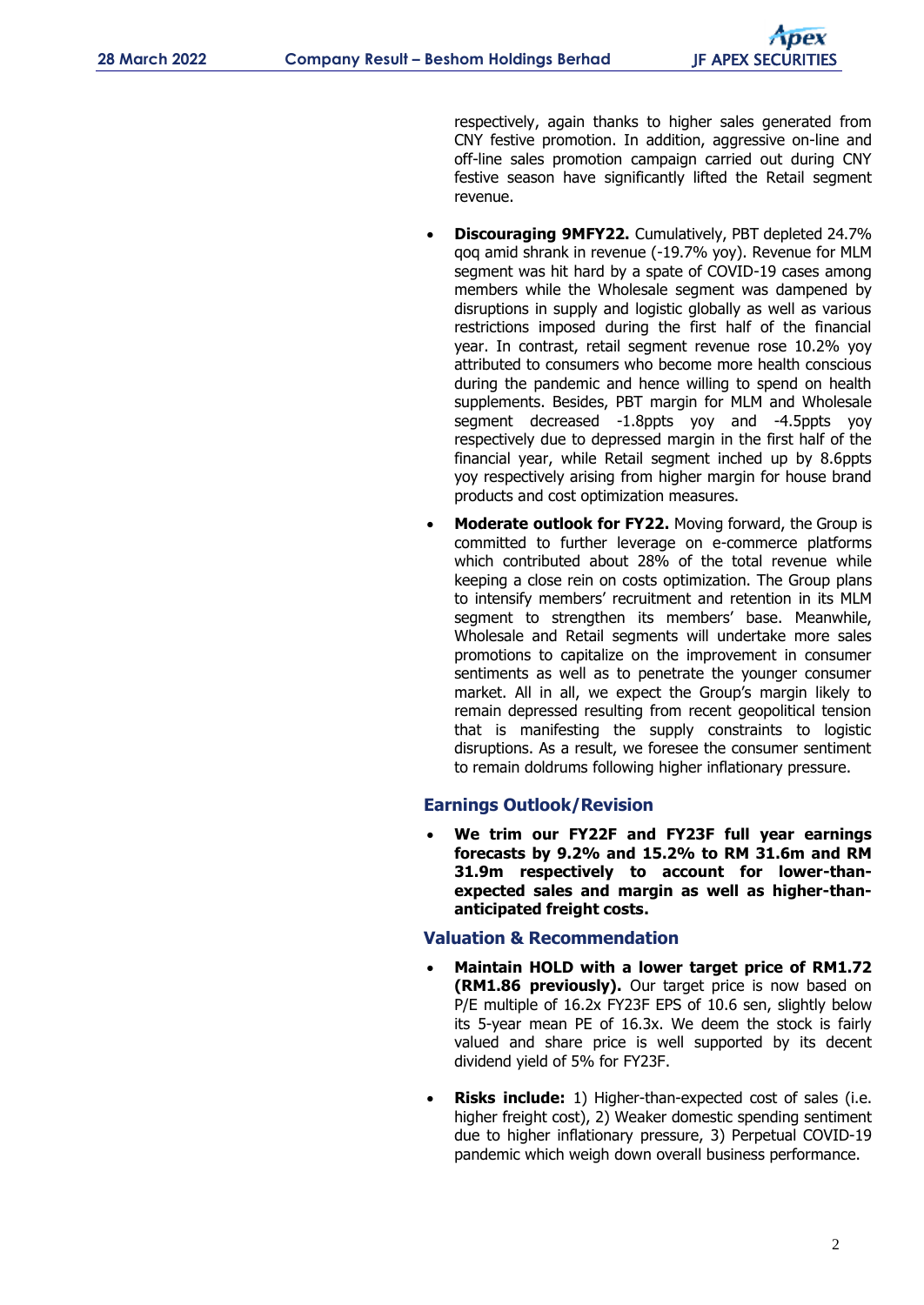| Year ended 30 April | <b>3QFY22</b> | 2QFY22 3QFY21 |       | QoQ     | YoY      | <b>9MFY22</b> | <b>9MFY21</b> | YoY      |
|---------------------|---------------|---------------|-------|---------|----------|---------------|---------------|----------|
|                     | RM'm          | RM'm          | RM'm  | %       | %        | RM'm          | RM'm          | %        |
| Revenue             | 59.4          | 55.7          | 67.2  | 6.6%    | $-11.6%$ | 164.2         | 204.5         | -19.7%   |
| Gross profit        | 24.7          | 21.2          | 26.1  | 16.5%   | $-5.4%$  | 66.7          | 78.3          | $-14.8%$ |
| Operating profit    | 10.8          | 10.4          | 13.6  | 3.8%    | $-20.6%$ | 30.5          | 40.6          | -24.9%   |
| <b>PBT</b>          | 10.9          | 10.5          | 13.7  | 3.8%    | $-20.4%$ | 30.8          | 40.9          | -24.7%   |
| <b>PAT</b>          | 8.1           | 7.9           | 10.4  | 2.5%    | $-22.1%$ | 23.0          | 30.8          | -25.3%   |
| Net profit          | 7.7           | 7.8           | 10.3  | $-1.3%$ | $-25.2%$ | 22.5          | 31.0          | $-27.4%$ |
| Margin (%)          |               |               |       | ppts    | ppts     |               |               | ppts     |
| Gross profit margin | 41.6%         | 38.1%         | 38.8% | 3.5     | 2.7      | 40.6%         | 38.3%         | 2.3      |
| <b>EBIT</b> margin  | 18.2%         | 18.7%         | 20.2% | $-0.5$  | $-2.1$   | 18.6%         | 19.9%         | $-1.3$   |
| PBT margin          | 18.4%         | 18.9%         | 20.4% | $-0.5$  | $-2.0$   | 18.8%         | 20.0%         | $-1.2$   |
| PAT margin          | 13.6%         | 14.2%         | 15.5% | $-0.5$  | $-1.8$   | 14.0%         | 15.1%         | $-1.1$   |
| Net profit margin   | 13.0%         | 14.0%         | 15.3% | $-1.0$  | $-2.4$   | 13.7%         | 15.2%         | $-1.5$   |

# **Figure 1: Quarterly Figures**

Source: Company, JF Apex

# **Figure 2: Revenue and PBT by division**

| Year ended 30 April | <b>3QFY22</b> |       | 2QFY22 3QFY21 | QoQ      | YoY      | <b>9MFY22</b> | <b>9MFY21</b> | YoY      |
|---------------------|---------------|-------|---------------|----------|----------|---------------|---------------|----------|
|                     | RM'm          | RM'm  | RM'm          | %        | %        | RM'm          | RM'm          | %        |
| <b>Revenue</b>      |               |       |               |          |          |               |               |          |
| <b>MLM</b> division | 28.0          | 35.6  | 39.5          | $-21.3%$ | $-29.1%$ | 93.6          | 133.0         | $-29.6%$ |
| Wholesale division  | 17.2          | 11.4  | 16.5          | 50.9%    | 4.2%     | 39.4          | 42.5          | $-7.3%$  |
| Retail division     | 13.1          | 7.8   | 9.5           | 67.9%    | 37.9%    | 28.2          | 25.6          | 10.2%    |
| <b>PBT</b>          |               |       |               |          |          |               |               |          |
| MLM division        | 4.2           | 7.1   | 8.9           | -40.8%   | $-52.8%$ | 17.5          | 27.3          | $-35.9%$ |
| Wholesale division  | 4.0           | 2.0   | 2.8           | 100.0%   | 42.9%    | 7.4           | 9.9           | $-25.3%$ |
| Retail division     | 2.1           | 0.6   | 0.5           | 250.0%   | 320.0%   | 3.1           | 0.6           | 416.7%   |
|                     |               |       |               |          |          |               |               |          |
| PBT margin (%)      |               |       |               | ppts     | ppts     |               |               | ppts     |
| <b>MLM</b> division | 15.0%         | 19.9% | 22.5%         | $-4.9$   | $-7.5$   | 18.7%         | 20.5%         | $-1.8$   |
| Wholesale division  | 23.3%         | 17.5% | 17.0%         | 5.7      | 6.3      | 18.8%         | 23.3%         | $-4.5$   |
| Retail division     | 16.0%         | 7.7%  | 5.3%          | 8.3      | 10.8     | 11.0%         | 2.3%          | 8.6      |

Source: Company, JF Apex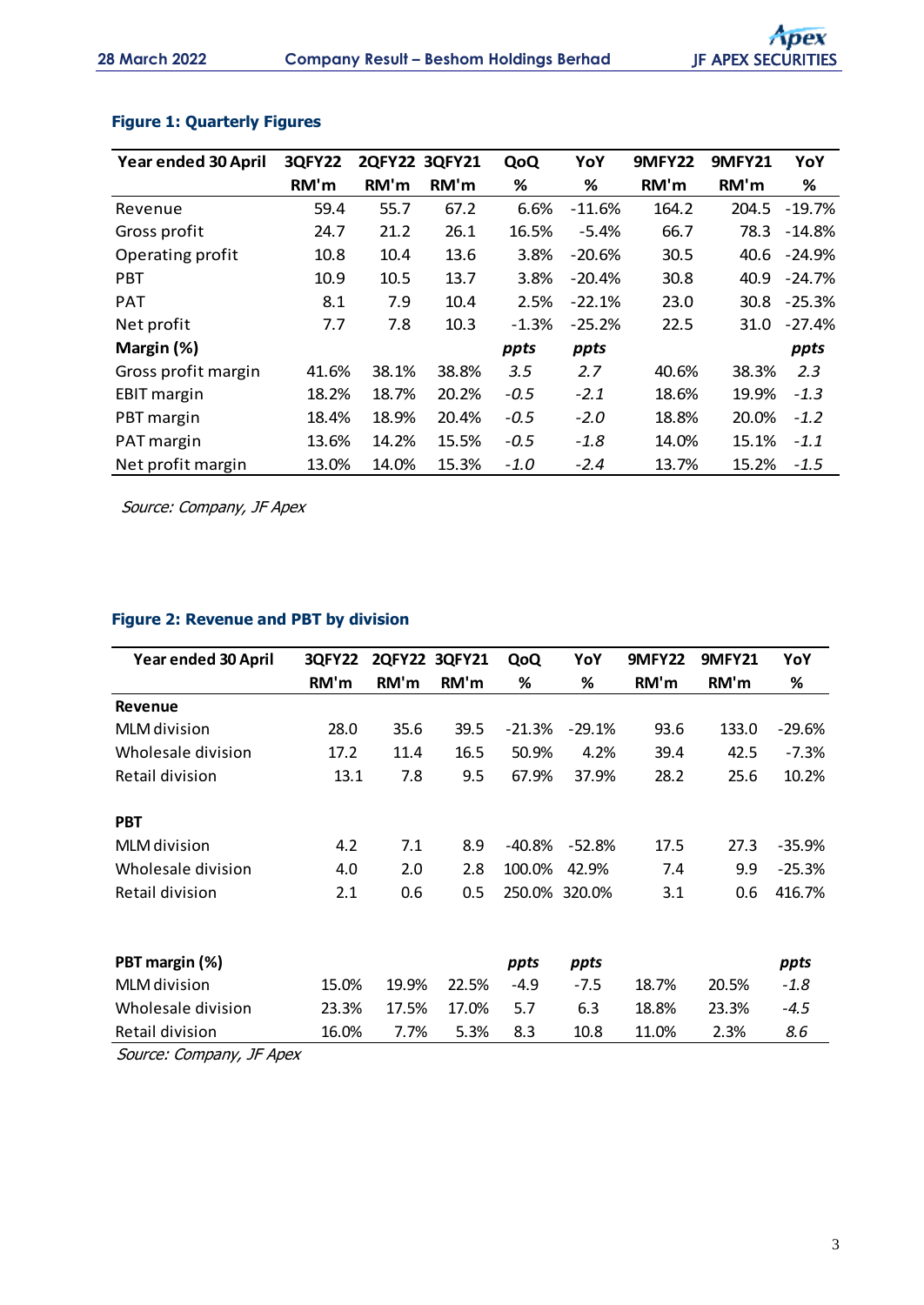# **Figure 3: Financial Summary**

| Year ended 30 April | <b>FY18</b> | <b>FY19</b> | <b>FY20</b> | <b>FY21</b> | <b>FY22F</b> | FY23F      |
|---------------------|-------------|-------------|-------------|-------------|--------------|------------|
|                     | <b>RMm</b>  | <b>RMm</b>  | <b>RMm</b>  | <b>RMm</b>  | <b>RMm</b>   | <b>RMm</b> |
| Revenue             | 461.8       | 328.4       | 255.2       | 271.4       | 220.9        | 229.0      |
| Gross profit        | 162.2       | 126.2       | 99.2        | 105.0       | 90.7         | 91.2       |
| Operating profit    | 97.6        | 62.2        | 43.1        | 53.4        | 43.3         | 44.5       |
| <b>PBT</b>          | 99.0        | 63.4        | 41.5        | 52.3        | 42.7         | 44.2       |
| <b>PAT</b>          | 75.1        | 47.5        | 32.3        | 38.9        | 31.4         | 31.7       |
| Net profit          | 75.4        | 47.7        | 32.6        | 39.2        | 31.6         | 31.9       |
| Margin (%)          |             |             |             |             |              |            |
| Gross profit margin | 35.1%       | 38.4%       | 38.9%       | 38.7%       | 41.1%        | 39.8%      |
| Operating profit    | 21.1%       | 18.9%       | 16.9%       | 19.7%       | 19.6%        | 19.4%      |
| PBT margin          | 21.4%       | 19.3%       | 16.3%       | 19.3%       | 19.3%        | 19.3%      |
| PAT margin          | 16.3%       | 14.4%       | 12.7%       | 14.3%       | 14.2%        | 13.8%      |
| Net profit margin   | 16.3%       | 14.5%       | 12.8%       | 14.4%       | 14.3%        | 13.9%      |
| Growth (%)          |             |             |             |             |              |            |
| Revenue growth      | 14.3%       | $-28.9%$    | $-22.3%$    | 6.3%        | $-18.6%$     | 3.6%       |
| Gross Profit growth | 22.1%       | $-22.2%$    | $-21.4%$    | 5.8%        | $-13.6%$     | 0.5%       |
| PBT growth          | 26.8%       | $-36.0%$    | $-34.5%$    | 26.0%       | $-18.4%$     | 3.4%       |
| PAT growth          | 26.9%       | $-36.8%$    | $-31.9%$    | 20.4%       | $-19.3%$     | 0.8%       |
| Net profit growth   | 27.2%       | $-36.7%$    | $-31.7%$    | 20.2%       | $-19.4%$     | 0.8%       |
|                     |             |             |             |             |              |            |
| Net gearing         | Net cash    | Net cash    | Net cash    | Net cash    | Net cash     | Net cash   |
| <b>ROA</b>          | 19.0%       | 13.1%       | 9.0%        | 10.6%       | 10.0%        | 11.0%      |
| <b>ROE</b>          | 23.6%       | 14.9%       | 10.5%       | 12.1%       | 12.5%        | 13.0%      |
| EPS (sen)           | 25.1        | 15.9        | 10.9        | 13.1        | 10.5         | 10.6       |
| P/E                 | 0.06        | 0.10        | 0.15        | 0.12        | 0.15         | 0.15       |
| DPS (sen)           | 0.20        | 0.13        | 0.10        | 0.09        | 0.07         | 0.08       |
| Dividend Payout     | 0.8%        | 0.8%        | 0.9%        | 0.7%        | 0.7%         | 0.8%       |
| Dividend yield (%)  | 12.6%       | 8.2%        | 6.3%        | 5.7%        | 4.4%         | 5.0%       |

Source: Company, JF Apex